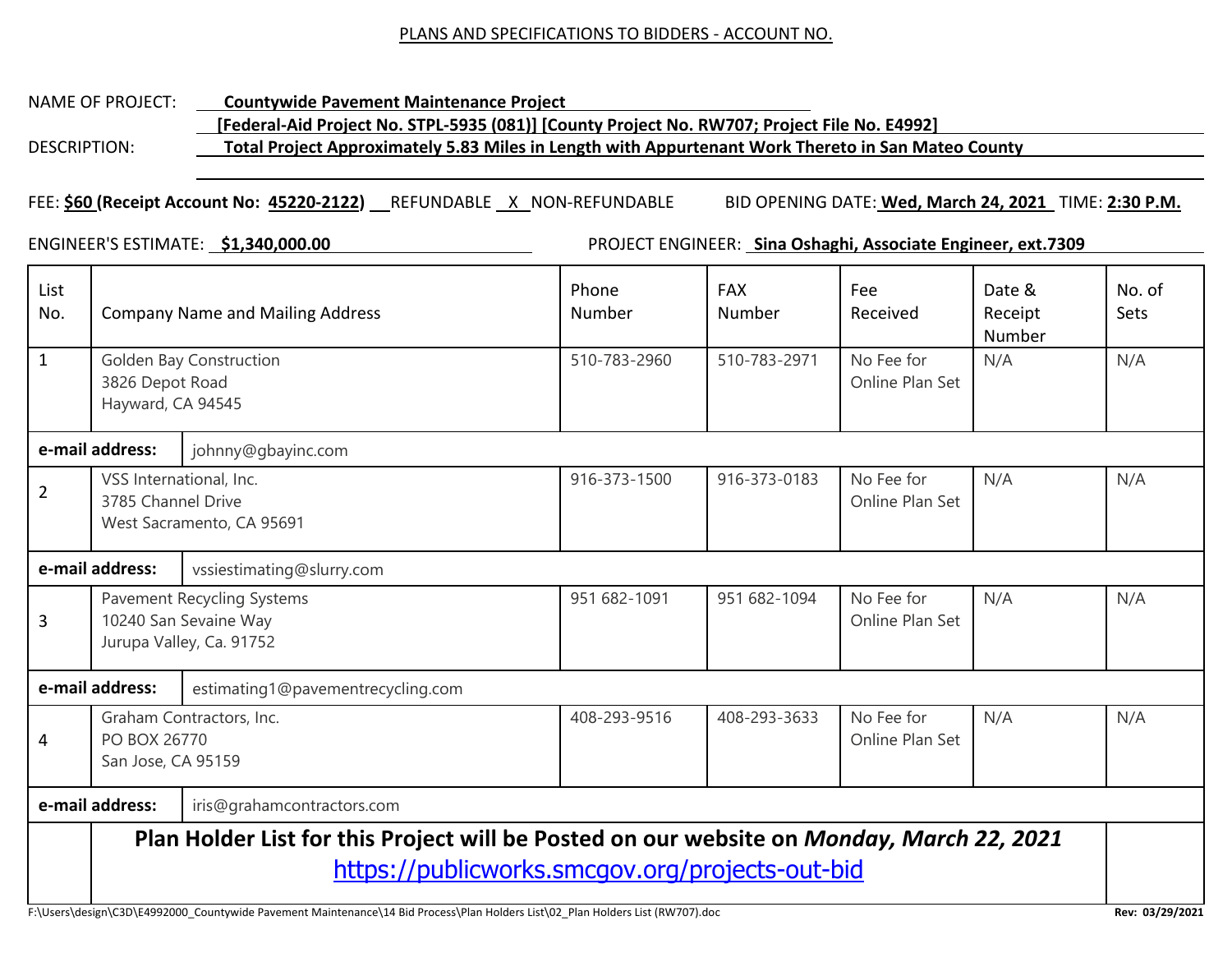#### PLANS AND SPECIFICATIONS TO BIDDERS - ACCOUNT NO.

## NAME OF PROJECT: **Countywide Pavement Maintenance Project [Federal-Aid Project No. STPL-5935 (081)] [County Project No. RW707; Project File No. E4992]** DESCRIPTION: **Total Project Approximately 5.83 Miles in Length with Appurtenant Work Thereto in San Mateo County**

#### FEE: **\$60 (Receipt Account No: 45220-2122)** REFUNDABLE X NON-REFUNDABLE BID OPENING DATE: **Wed, March 24, 2021** TIME: **2:30 P.M.**

ENGINEER'S ESTIMATE: **\$1,340,000.00** PROJECT ENGINEER: **Sina Oshaghi, Associate Engineer, ext.7309**

| List<br>No.                                                            | <b>Company Name and Mailing Address</b>                                                                                                      |                                                                            | Phone<br>Number | <b>FAX</b><br>Number | Fee<br>Received               | Date &<br>Receipt<br>Number | No. of<br>Sets |
|------------------------------------------------------------------------|----------------------------------------------------------------------------------------------------------------------------------------------|----------------------------------------------------------------------------|-----------------|----------------------|-------------------------------|-----------------------------|----------------|
| 5                                                                      | McGuire and Hester<br>2810 Harbor Bay Parkway<br>Alameda, CA 94502                                                                           |                                                                            | 510 632-7676    | 510 562-5209         | No Fee for<br>Online Plan Set | N/A                         | N/A            |
| e-mail address:<br>iss.bidinfo@gcinc.com or Shawn.st.jacques@gcinc.com |                                                                                                                                              |                                                                            |                 |                      |                               |                             |                |
| 6                                                                      | 918 Ingerson Avenue                                                                                                                          | Esquivel Grading & Paving, Inc.<br>San Francisco, CA 94124                 | 415-468-5700    | 415-468-8108         | No Fee for<br>Online Plan Set | N/A                         | N/A            |
| e-mail address:<br>jamie@esquivel-gp.com                               |                                                                                                                                              |                                                                            |                 |                      |                               |                             |                |
| 7                                                                      |                                                                                                                                              | Pavement Coatings Co.<br>2150 Bell Ave., Suite 125<br>Sacramento, CA 95838 | 916-642-1751    | 916-313-3438         | No Fee for<br>Online Plan Set | N/A                         | N/A            |
| e-mail address:<br>estnorth@pavementcoatings.com                       |                                                                                                                                              |                                                                            |                 |                      |                               |                             |                |
| 8                                                                      | 1900 118th Ave SE<br>Bellevue WA 98005                                                                                                       | <b>Doolittle Construction LLC</b>                                          | 425-455-1150    |                      | No Fee for<br>Online Plan Set | N/A                         | N/A            |
|                                                                        | e-mail address:<br>katrina@doolittlellc.com                                                                                                  |                                                                            |                 |                      |                               |                             |                |
|                                                                        | Plan Holder List for this Project will be Posted on our website on Monday, March 22, 2021<br>https://publicworks.smcgov.org/projects-out-bid |                                                                            |                 |                      |                               |                             |                |